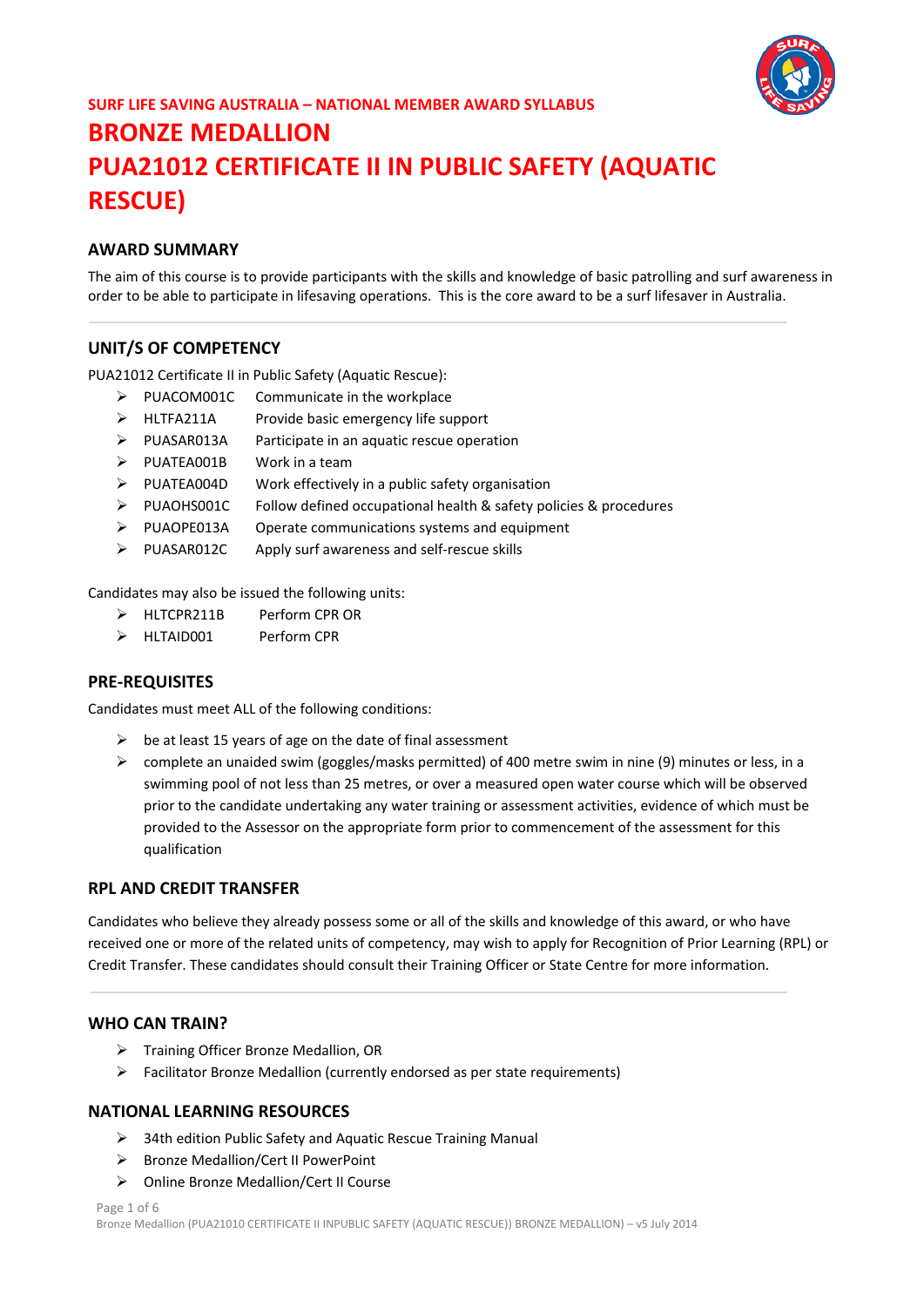

 $\triangleright$  Bronze Medallion Lifesaving Techniques Video Clips

Other resources provided by your State Centre may include Learner Guides, Assessment Portfolios and/or Delivery and Assessment Guides.

## **LEARNING OUTCOMES**

#### **Safety and Wellbeing**

Contribute to the management of work health and safety (WHS)

- $\triangleright$  Identify personal and environmental hygiene factors that contribute to a safe workplace.
- $\triangleright$  Identify the types of costs associated with workplace illness and injury.
- $\triangleright$  List management and member WHS responsibilities.
- $\triangleright$  Define 'duty of care' in the workplace.
- $\triangleright$  Identify causes of accidents.
- $\triangleright$  Recognise, report and rectify (where possible) hazards in the workplace.
- $\triangleright$  Follow workplace procedures and work instructions for controlling and reporting risks.
- $\triangleright$  Identify factors that contribute to a healthy lifestyle.

Follow workplace procedures for hazard identification and risk control

- $\triangleright$  Describe when you should report WHS issues to designated personnel
- $\triangleright$  Describe correct methods for storage of equipment
- $\triangleright$  Demonstrate correct manual handling techniques
- $\triangleright$  List common sun disorders
- $\triangleright$  List preventative measures for sun safety while on duty.

#### **Surf Awareness and Skills**

Describe surfing and environmental conditions and hazards:

- $\triangleright$  Describe how waves are formed
- $\triangleright$  Describe surging, spilling and plunging wave shapes
- $\triangleright$  Describe and identify rip currents and littoral or longshore currents
- $\triangleright$  Describe methods of escaping from a rip current

Recognise appropriate beach types, conditions and areas in the surfzone for bathing:

- $\triangleright$  Identify different types of beaches.
- $\triangleright$  Assess prevailing weather and water conditions.
- $\triangleright$  Identify safety aspects of the beach environment.

#### Demonstrate surf skills:

- $\triangleright$  Perform front and rear release and escape methods
- $\triangleright$  Perform a swim and negotiate the surf zone using fins and a rescue tube.
- $\triangleright$  Paddle and negotiate the surf zone using an SLSA rescue board.
- $\triangleright$  Demonstrate body-surfing techniques.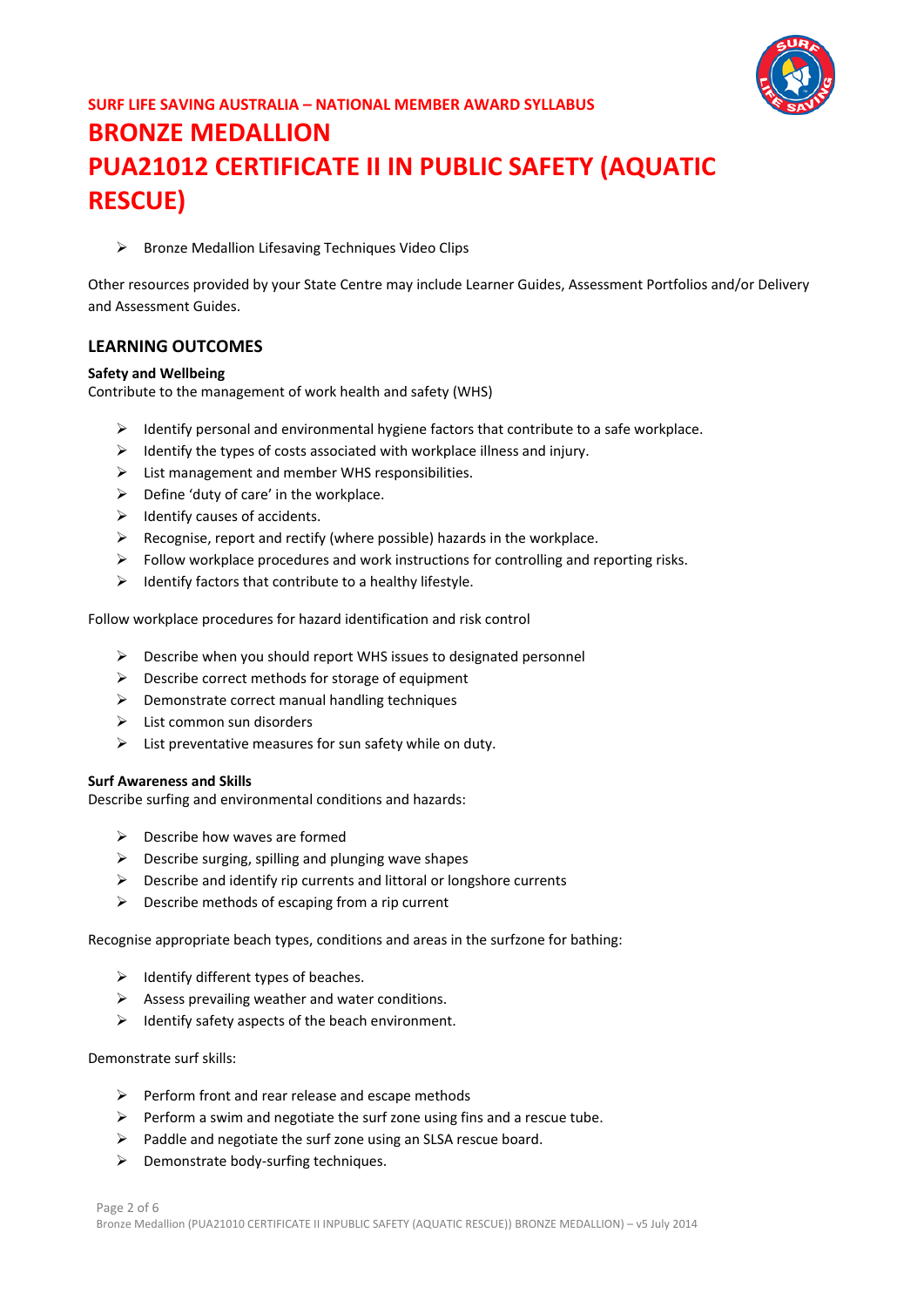

#### **The Human Body**

Explain the functions of the:

- $\triangleright$  Circulatory system
- > Lymphatic system
- $\triangleright$  Skeletal system
- $\triangleright$  Respiratory system
- $\triangleright$  Nervous system
- $\triangleright$  Digestive system
- $\triangleright$  Integumentary system

#### **Resuscitation**

Perform cardiopulmonary resuscitation (CPR) techniques:

- $\triangleright$  List the stages in the chain of survival.
- $\triangleright$  Perform one-person patient assessment.
- $\triangleright$  Recognise the need for CPR, appropriate duration and cessation, and the use of a defibrillator.
- $\triangleright$  Perform mouth-to-mouth, mouth-to-nose, mouth-to-mask and mouth-to-mask with oxygen supplement rescue breathing techniques as part of CPR in line with Australian Resuscitation Council guidelines
- $\triangleright$  Demonstrate the differences between infant, child and adult resuscitation methods.
- $\triangleright$  Perform one-person and team CPR techniques.
- $\triangleright$  Demonstrate and describe procedures for managing patients after CPR.
- $\triangleright$  List the conditions of patients who should be sent to hospital.

#### **Defibrillation and basic oxygen techniques**

Perform basic resuscitation techniques:

- $\triangleright$  Define 'defibrillation'.
- $\triangleright$  Describe the functions of an automated external defibrillator (AED).
- $\triangleright$  Describe the defibrillation process using an AED.
- $\triangleright$  Demonstrate the operation of an AED.
- $\triangleright$  Detail the safety considerations for operators using an AED.
- $\triangleright$  Define the safety precautions when using oxygen.
- $\triangleright$  Perform oxygen-aided resuscitation.
- $\triangleright$  Demonstrate the use and knowledge of oxygen therapy.

#### **First Aid**

Identify basic patient management techniques:

- $\triangleright$  Perform checks to identify potential dangers to yourself, the patient and bystanders, and ways to prevent the spread of communicable diseases.
- $\triangleright$  Identify the principles of basic first aid management.
- $\triangleright$  Perform a basic emergency care management assessment.
- $\triangleright$  Identify methods of checking vital signs.
- $\triangleright$  Demonstrate a secondary body check procedure.
- $\triangleright$  Manage external bleeding injuries.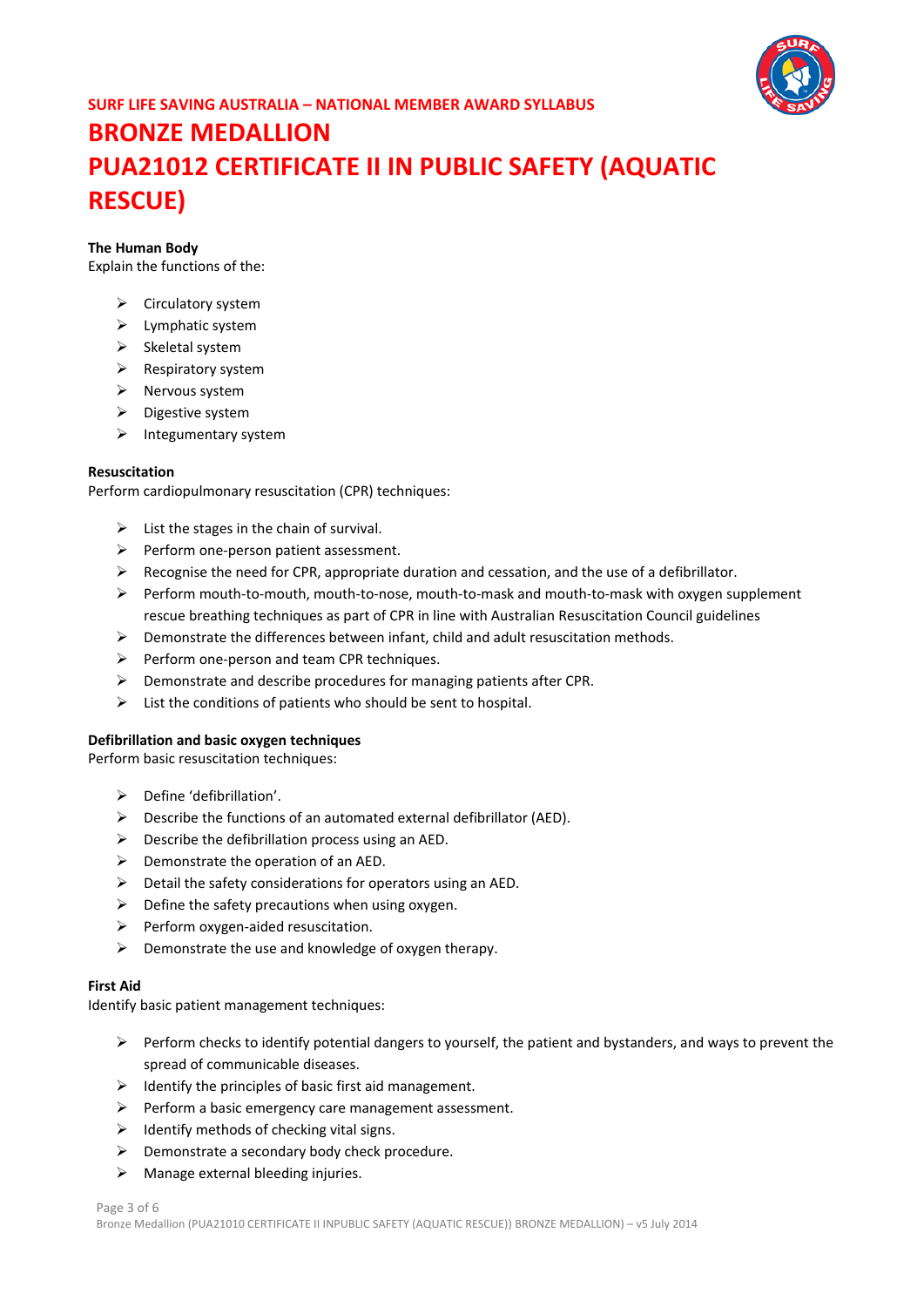

- $\triangleright$  Manage patient shock and fainting.
- $\triangleright$  Manage patients with needle-stick injuries.
- $\triangleright$  Manage patients with soft-tissue injuries.
- $\triangleright$  List the procedure for the management of major tissue damage with severe bleeding.
- $\triangleright$  Recognise and manage patients with temperature-related illness.
- $\triangleright$  Recognise and manage marine envenomation injuries.
- $\triangleright$  Recognise and manage patients with chest pains.
- $\triangleright$  Recognise and manage patients with fractures, dislocations, sprains and strains.
- $\triangleright$  Recognise and manage patients with spinal and neck injuries.
- $\triangleright$  Recognise and manage patients with burns.
- $\triangleright$  Recognise and manage unconscious patients.
- $\triangleright$  Recognise and manage patients suffering anaphylaxis.
- $\triangleright$  Recognise and manage patients suffering respiratory distress, including asthma.
- $\triangleright$  Maintain effective documentation.
- $\triangleright$  Maintain and replace first aid equipment.
- $\triangleright$  Refer to further medical treatment.

### **Communications**

Communicate in the workplace:

- $\triangleright$  Explain how interpersonal communication happens.
- $\triangleright$  Demonstrate the five skills needed for effective interpersonal communications.
- $\triangleright$  Discuss the appropriateness of the different styles of interpersonal communication.
- $\triangleright$  Choose an appropriate channel to ensure effective interpersonal communication.
- $\triangleright$  Identify and minimise potential breakdowns and barriers when communicating in the workplace.
- $\triangleright$  Take part in group discussions and team briefings.
- ▶ Demonstrate SLSA document procedures.
- $\triangleright$  Demonstrate SLSA signals.
- $\triangleright$  Demonstrate the ability to identify flags.

### **Radio Operations**

Perform radio communications using approved SLSA radios:

- $\triangleright$  Describe how the SLSA radio network operates in your State/Territory
- Demonstrate basic transmitting and receiving procedures and use of call signs.
- $\triangleright$  Describe rescue emergency procedures.
- $\triangleright$  Describe pre-patrol and post-patrol procedures.
- $\triangleright$  Describe routine maintenance of radios.
- $\triangleright$  Describe emergency maintenance and procedures if a radio has been submerged in water.

This is a minimum standard for competency for the Bronze Medallion or Radio Operator Certificate holder to operate communications equipment. Additional knowledge of local SOPs may also be required.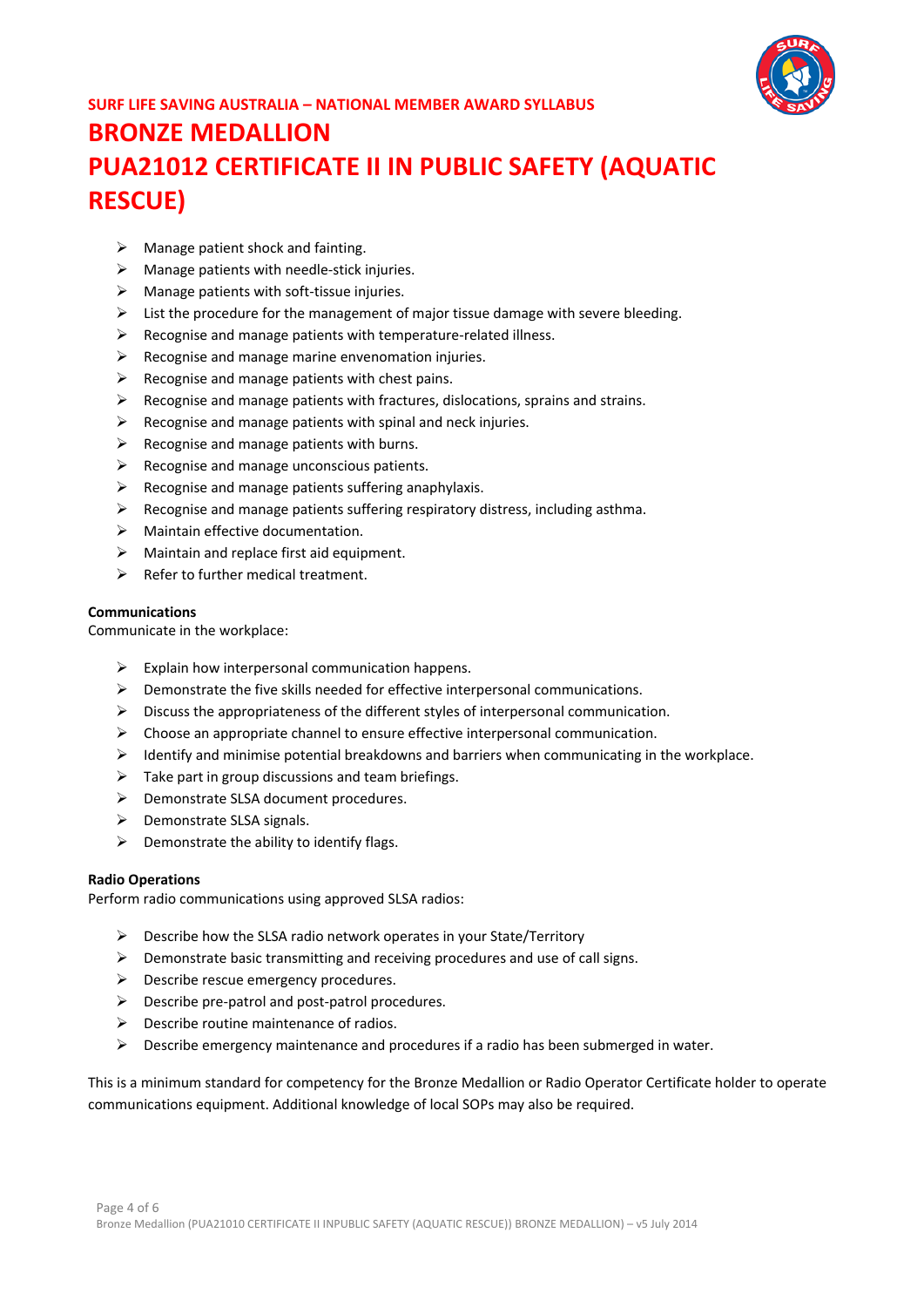

#### **Rescue Techniques**

Perform patient approaches, support and escapes aided by equipment on a conscious and an unconscious patient:

- $\triangleright$  Perform a tube and a board rescue for a person in distress.
- $\triangleright$  Assess a patient's level of distress.
- $\triangleright$  Secure and support a patient using rescue equipment.
- $\triangleright$  Perform patient tows; specifically, hip carry and wrist tows.
- $\triangleright$  Return a patient safely to shore.

Identify people in distress in an aquatic environment:

- $\triangleright$  Describe the signs of drowning; specifically, climbing the ladder, poor flotation, being face-down or waving the arms.
- $\triangleright$  List common rescues, sites and conditions for rescues experienced by lifesavers.
- $\triangleright$  Describe the condition of people requiring assistance; specifically, anxious, panicking, calm or in shock.

Perform surf skills:

Complete a 200 metre run, 200 metre swim and 200 metre run within 8 minutes.

#### **Carries & Supports**

Perform patient retrieval and support unaided by equipment:

- $\triangleright$  Perform a two-person carry.
- $\triangleright$  Perform a two-handed seat carry.
- $\triangleright$  Perform a two-person drag.
- $\triangleright$  Perform a spinal carry.

#### **Beach Management**

Set up a patrol and describe your role on patrol:

- $\triangleright$  Describe the role of lifesavers/lifeguards.
- $\triangleright$  Establish a patrol/lifeguard base and check equipment.
- $\triangleright$  Describe the activities and trends of beach users at one local beach.

Demonstrate standard patrol practices:

- $\triangleright$  Identify patrol/lifeguard methods.
- $\triangleright$  Describe scanning procedures and methods.
- $\triangleright$  Define responsibilities covered under service agreements and standard operating procedures (SOPs).
- $\triangleright$  Define beach closure procedures.

#### Work as part of a team:

- $\triangleright$  Contribute positively to team activities.
- $\triangleright$  Interact successfully in the workplace.
- $\triangleright$  Give and receive support to/from team members.
- $\triangleright$  Define other emergency services in your area.

Page 5 of 6